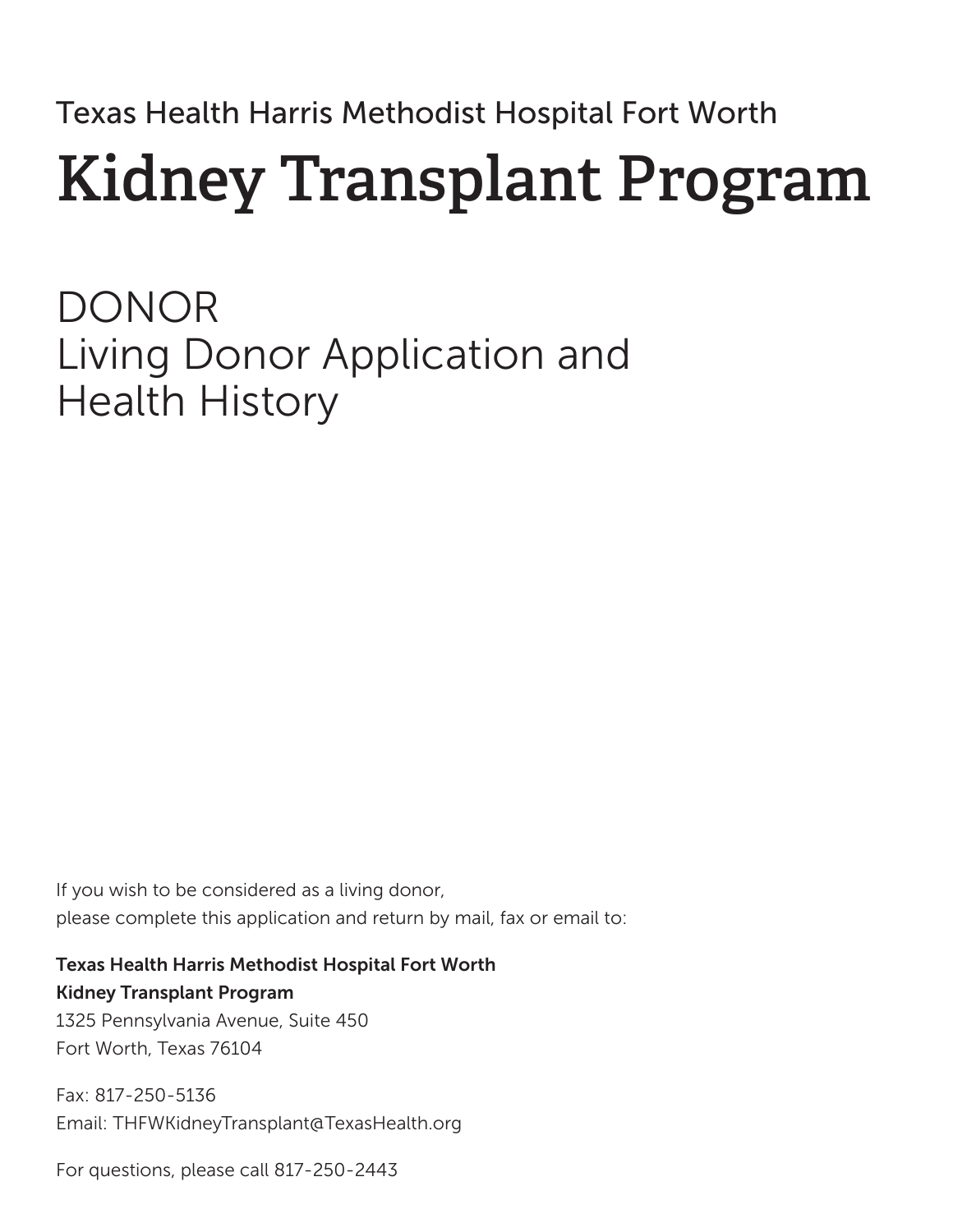## Application/Health History

| Are you a U.S. citizen? ■ Yes ■ No                                  |                                                                                                              |  |  |
|---------------------------------------------------------------------|--------------------------------------------------------------------------------------------------------------|--|--|
| Resident Alien/Green Card? □ Yes □ No                               | Non-resident Alien? □ Yes □ No                                                                               |  |  |
|                                                                     | Education: Q Grade school (0-8) Q High school/GED Q College/Tech school Q Associate/Bachelor Q Post-graduate |  |  |
|                                                                     |                                                                                                              |  |  |
| Your relation to the recipient (Please circle specific relation):   |                                                                                                              |  |  |
| Blood related relative: Child                                       | Parent Full Sibling Half Sibling Identical Twin<br>Other:                                                    |  |  |
| Non biological relative: Life Partner Spouse Other:                 | None; I do not have a specific person in mind                                                                |  |  |
|                                                                     |                                                                                                              |  |  |
| Are you currently working? $\square$ Yes $\square$ No               | May we contact you at work, if needed? $\Box$ Yes $\Box$ No                                                  |  |  |
|                                                                     |                                                                                                              |  |  |
|                                                                     | Employment: □ Full time □ Part time □ Self-employed □ Unemployed How many hours/day?_______________          |  |  |
|                                                                     | Do you perform strenuous activities at work? $\square$ Yes $\square$ No If yes, please explain:              |  |  |
|                                                                     |                                                                                                              |  |  |
| Do you have health insurance? $\Box$ Yes $\Box$ No                  |                                                                                                              |  |  |
|                                                                     |                                                                                                              |  |  |
|                                                                     |                                                                                                              |  |  |
|                                                                     |                                                                                                              |  |  |
| Have you had the following?                                         |                                                                                                              |  |  |
| Mumps<br>$\Box$ Yes $\Box$ No                                       |                                                                                                              |  |  |
| Measles<br>$\Box$ Yes $\Box$ No                                     |                                                                                                              |  |  |
| Chickenpox $\Box$ Yes $\Box$ No                                     |                                                                                                              |  |  |
| Mononucleosis □ Yes □ No                                            |                                                                                                              |  |  |
| Rhumatic Fever □ Yes □ No                                           |                                                                                                              |  |  |
| Do you travel outside the United States? $\square$ Yes $\square$ No |                                                                                                              |  |  |
|                                                                     |                                                                                                              |  |  |
|                                                                     | PATIENT IDENTIFICATION<br>Texas Health<br>$\Gamma$<br>Harris Methodist Hospital                              |  |  |
| <b>FORT WORTH</b>                                                   |                                                                                                              |  |  |
| *TRNPLT*                                                            | <b>KIDNEY TRANSPLANT PROGRAM</b><br><b>LIVING DONOR APPLICATION - ENGLISH</b><br>FTHEW-0006 09/21            |  |  |

ETHFW-0006 09/21 Page 1 of 6

 $\Box$ 

 $\mathsf{L}% _{\mathcal{A}}^{\alpha}(\mathcal{A})\equiv\mathsf{L}_{\mathcal{A}}^{\alpha}(\mathcal{A})$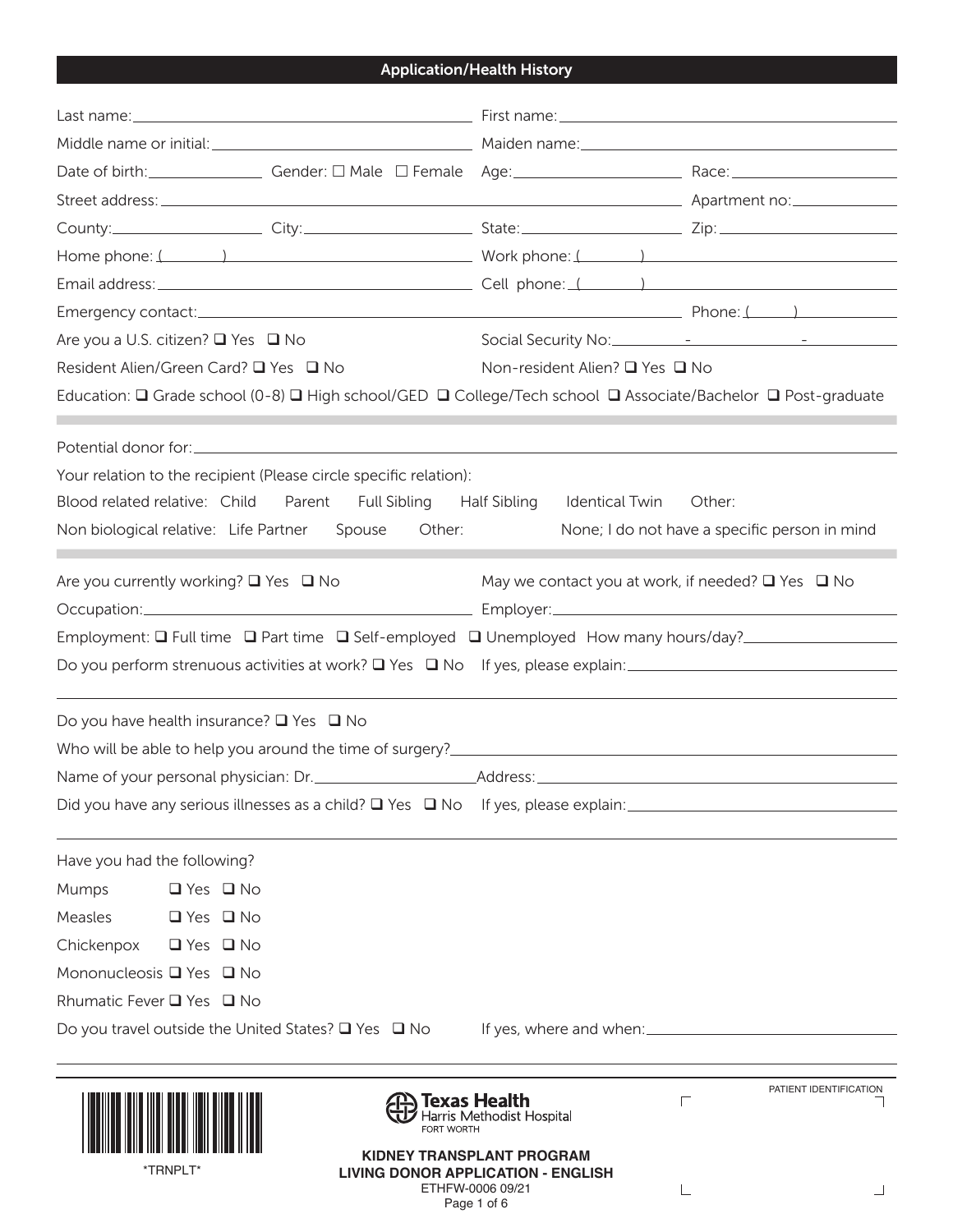|                                                       |                                                                                                   | Your height is: Your Meight is: Vour weight is: Vour Weight is: Vour height is: Vour height? □ Yes □ No                                                                                                                              |  |
|-------------------------------------------------------|---------------------------------------------------------------------------------------------------|--------------------------------------------------------------------------------------------------------------------------------------------------------------------------------------------------------------------------------------|--|
|                                                       |                                                                                                   | Please list the name of any medications you take (prescribed and over-the-counter): [14] Please list the name of any medications you take (prescribed and over-the-counter):                                                         |  |
|                                                       |                                                                                                   |                                                                                                                                                                                                                                      |  |
| 1. NEUROLOGY (brain and spinal cord) Check yes or no: |                                                                                                   |                                                                                                                                                                                                                                      |  |
| Headaches                                             | $\Box$ Yes $\Box$ No                                                                              |                                                                                                                                                                                                                                      |  |
| Head injury                                           | $\Box$ Yes $\Box$ No                                                                              |                                                                                                                                                                                                                                      |  |
| Seizures                                              | $\Box$ Yes $\Box$ No                                                                              |                                                                                                                                                                                                                                      |  |
| Back pain                                             | $\Box$ Yes $\Box$ No                                                                              |                                                                                                                                                                                                                                      |  |
|                                                       |                                                                                                   | Additional problems/surgeries/any recent testing that you have had related to your brain or spinal cord:                                                                                                                             |  |
|                                                       |                                                                                                   |                                                                                                                                                                                                                                      |  |
| 2. EYE, EAR, NOSE AND THROAT                          | Check yes or no:                                                                                  |                                                                                                                                                                                                                                      |  |
| <b>Blindness</b>                                      | $\Box$ Yes $\Box$ No                                                                              |                                                                                                                                                                                                                                      |  |
| Deafness/Hearing Loss                                 | $\Box$ Yes $\Box$ No                                                                              |                                                                                                                                                                                                                                      |  |
| Sinus infections                                      | $\Box$ Yes $\Box$ No                                                                              |                                                                                                                                                                                                                                      |  |
|                                                       |                                                                                                   | Additional problems/surgeries/any recent testing that you have had related to your eyes, ears, nose and/or throat:                                                                                                                   |  |
|                                                       |                                                                                                   |                                                                                                                                                                                                                                      |  |
| 3. CARDIAC (heart)                                    | Check yes or no:                                                                                  |                                                                                                                                                                                                                                      |  |
| High blood pressure                                   | $\Box$ Yes $\Box$ No                                                                              |                                                                                                                                                                                                                                      |  |
| Swollen ankles                                        | $\Box$ Yes $\Box$ No                                                                              |                                                                                                                                                                                                                                      |  |
| Heart disease                                         | $\Box$ Yes $\Box$ No                                                                              |                                                                                                                                                                                                                                      |  |
| Heart attack                                          | $\Box$ Yes $\Box$ No                                                                              |                                                                                                                                                                                                                                      |  |
| Pacemaker                                             | $\Box$ Yes $\Box$ No                                                                              |                                                                                                                                                                                                                                      |  |
| Heart surgery                                         | $\Box$ Yes $\Box$ No                                                                              |                                                                                                                                                                                                                                      |  |
| Heart palpitations                                    | $\Box$ Yes $\Box$ No                                                                              |                                                                                                                                                                                                                                      |  |
|                                                       | Additional problems/surgeries/any recent testing that you have had related to your heart:         |                                                                                                                                                                                                                                      |  |
|                                                       |                                                                                                   | Phone: Note: Note: Note: Note: Note: Note: Note: Note: Note: Note: Note: Note: Note: Note: Note: No                                                                                                                                  |  |
| 4. PULMONARY (lungs)                                  | Check yes or no:                                                                                  |                                                                                                                                                                                                                                      |  |
| TB/Tuberculosis                                       | $\Box$ Yes $\Box$ No                                                                              |                                                                                                                                                                                                                                      |  |
| <b>Bronchitis</b>                                     | $\Box$ Yes $\Box$ No                                                                              |                                                                                                                                                                                                                                      |  |
| Asthma                                                | $\Box$ Yes $\Box$ No                                                                              |                                                                                                                                                                                                                                      |  |
| Wheezing                                              | $\Box$ Yes $\Box$ No                                                                              |                                                                                                                                                                                                                                      |  |
| Shortness of breath                                   | $\Box$ Yes $\Box$ No                                                                              |                                                                                                                                                                                                                                      |  |
| History of lung masses/nodules                        | $\Box$ Yes $\Box$ No                                                                              |                                                                                                                                                                                                                                      |  |
| History of lung cancer                                | $\Box$ Yes $\Box$ No                                                                              |                                                                                                                                                                                                                                      |  |
|                                                       |                                                                                                   | Additional problems/surgeries/any recent testing that you have had related to your lungs:                                                                                                                                            |  |
|                                                       |                                                                                                   | Phone: <u>with the contract of the contract of the contract of the contract of the contract of the contract of the contract of the contract of the contract of the contract of the contract of the contract of the contract of t</u> |  |
|                                                       | Texas Health<br>Harris Methodist Hospital<br><b>FORT WORTH</b>                                    | PATIENT IDENTIFICATION                                                                                                                                                                                                               |  |
|                                                       | <b>KIDNEY TRANSPLANT PROGRAM</b><br><b>LIVING DONOR APPLICATION - ENGLISH</b><br>ETHFW-0006 09/21 |                                                                                                                                                                                                                                      |  |

ETHFW-0006 09/21 Page 2 of 6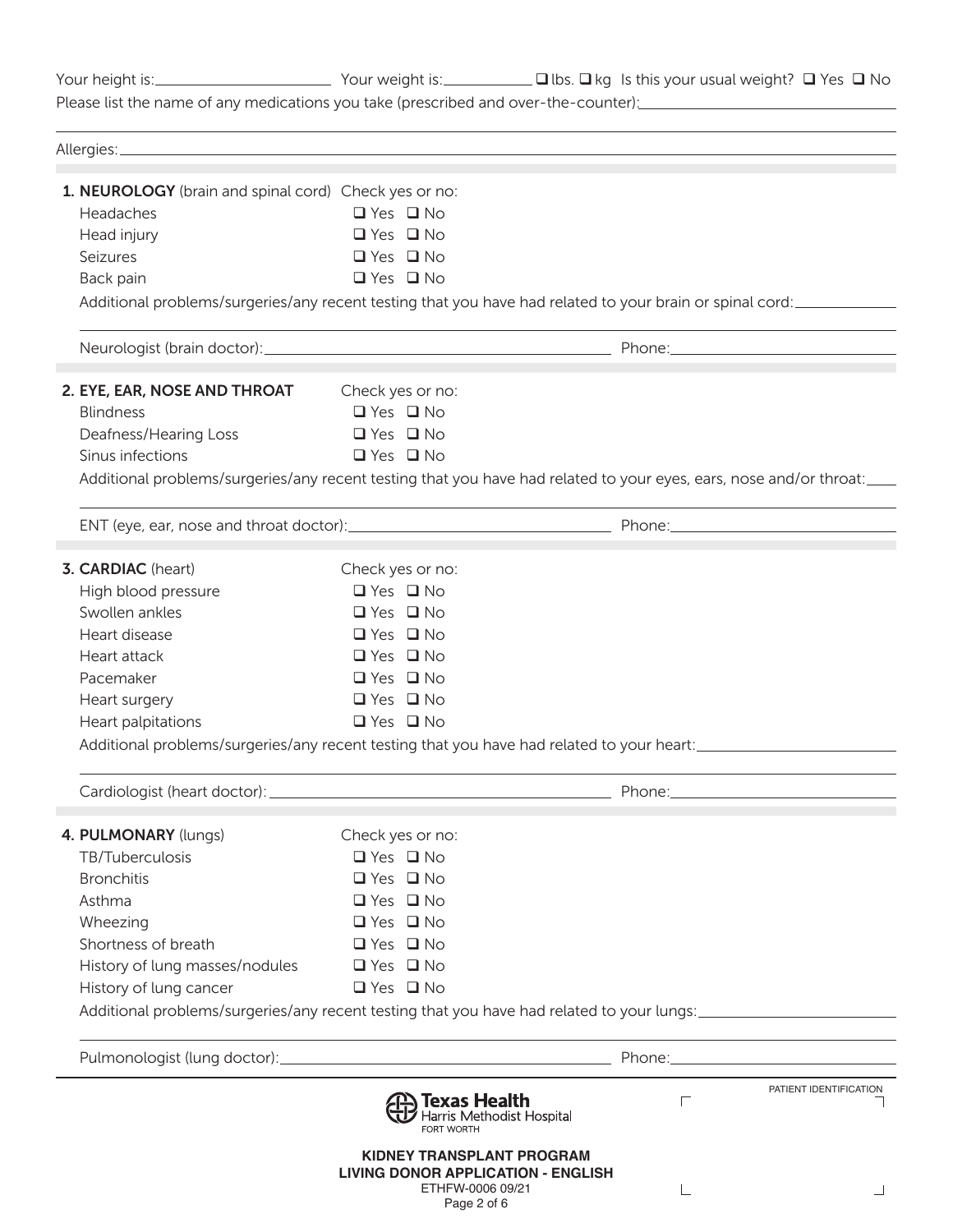| 5. ENDOCRINOLOGY (diabetes or thyroid)<br>Diabetic                                                            | Check yes or no:     | □ Yes □ No Age when diagnosed: <u>________</u> |
|---------------------------------------------------------------------------------------------------------------|----------------------|------------------------------------------------|
| Thyroid problems                                                                                              | $\Box$ Yes $\Box$ No |                                                |
| Does anyone in your family have diabetes?                                                                     | $\Box$ Yes $\Box$ No |                                                |
| Does anyone in your family have thyroid problems?                                                             | $\Box$ Yes $\Box$ No |                                                |
|                                                                                                               |                      |                                                |
|                                                                                                               |                      |                                                |
| 6. GASTROENTEROLOGY (abdomen/intestines/liver/stomach)                                                        | Check yes or no:     |                                                |
| History of hepatitis                                                                                          | $\Box$ Yes $\Box$ No |                                                |
| Ulcer in stomach/intestines                                                                                   | $\Box$ Yes $\Box$ No |                                                |
| History of blood in stools                                                                                    | $\Box$ Yes $\Box$ No |                                                |
| History of gallstones/gallbladder problems                                                                    | $\Box$ Yes $\Box$ No |                                                |
| <b>Diverticulosis</b>                                                                                         | $\Box$ Yes $\Box$ No |                                                |
| History of vomiting blood                                                                                     | $\Box$ Yes $\Box$ No |                                                |
| Problems with esophagus                                                                                       | $\Box$ Yes $\Box$ No |                                                |
| History of diarrhea                                                                                           | $\Box$ Yes $\Box$ No |                                                |
| History of constipation                                                                                       | $\Box$ Yes $\Box$ No |                                                |
| Have you ever had a colonoscopy (lower endoscopy)                                                             |                      |                                                |
| or EGD (upper endoscopy)?                                                                                     | $\Box$ Yes $\Box$ No |                                                |
|                                                                                                               |                      |                                                |
| Additional problems/surgeries/any recent testing that you have had related to your abdomen, intestines, liver |                      |                                                |
| Gastroenterologist (abdomen, stomach,                                                                         |                      |                                                |
|                                                                                                               |                      |                                                |
| 7. UROLOGY (kidney/bladder/ureter/urethra)                                                                    | Check yes or no:     |                                                |
| Frequent bladder infections                                                                                   | $\Box$ Yes $\Box$ No |                                                |
| Painful urination                                                                                             | $\Box$ Yes $\Box$ No |                                                |
| Difficult to urinate                                                                                          | $\Box$ Yes $\Box$ No |                                                |
| Urinate frequently                                                                                            | $\Box$ Yes $\Box$ No |                                                |
| Lose control of bladder when you cough, laugh or sneeze                                                       | $\Box$ Yes $\Box$ No |                                                |
| History of kidney infections                                                                                  | $\Box$ Yes $\Box$ No |                                                |
| History of kidney stones                                                                                      | $\Box$ Yes $\Box$ No |                                                |
| History of enlarged prostate                                                                                  | $\Box$ Yes $\Box$ No |                                                |
| History of bladder surgeries                                                                                  | $\Box$ Yes $\Box$ No |                                                |
|                                                                                                               |                      |                                                |
| Additional problems/surgeries/any recent testing that you have had related to your kidneys, bladder, ureters  |                      |                                                |
| Urologist<br>(kidney/bladder/ureter/urethra doctor): Phone: Phone: Phone:                                     |                      |                                                |

|  | KIDNEY TRANSPLANT PROGRAM |  |
|--|---------------------------|--|
|  |                           |  |

**LIVING DRIVITION – ENGLISH**<br>**PAGE 1 OF 7HEW-0006 09/21 LIVING DONOR APPLICATION - ENGLISH**

ETHFW-0006 09/21 Page 3 of 6

 $\mathsf{L}% _{\mathcal{A}}^{\alpha}(\mathcal{A})\equiv\mathsf{L}_{\mathcal{A}}^{\alpha}(\mathcal{A})$ 

 $\perp$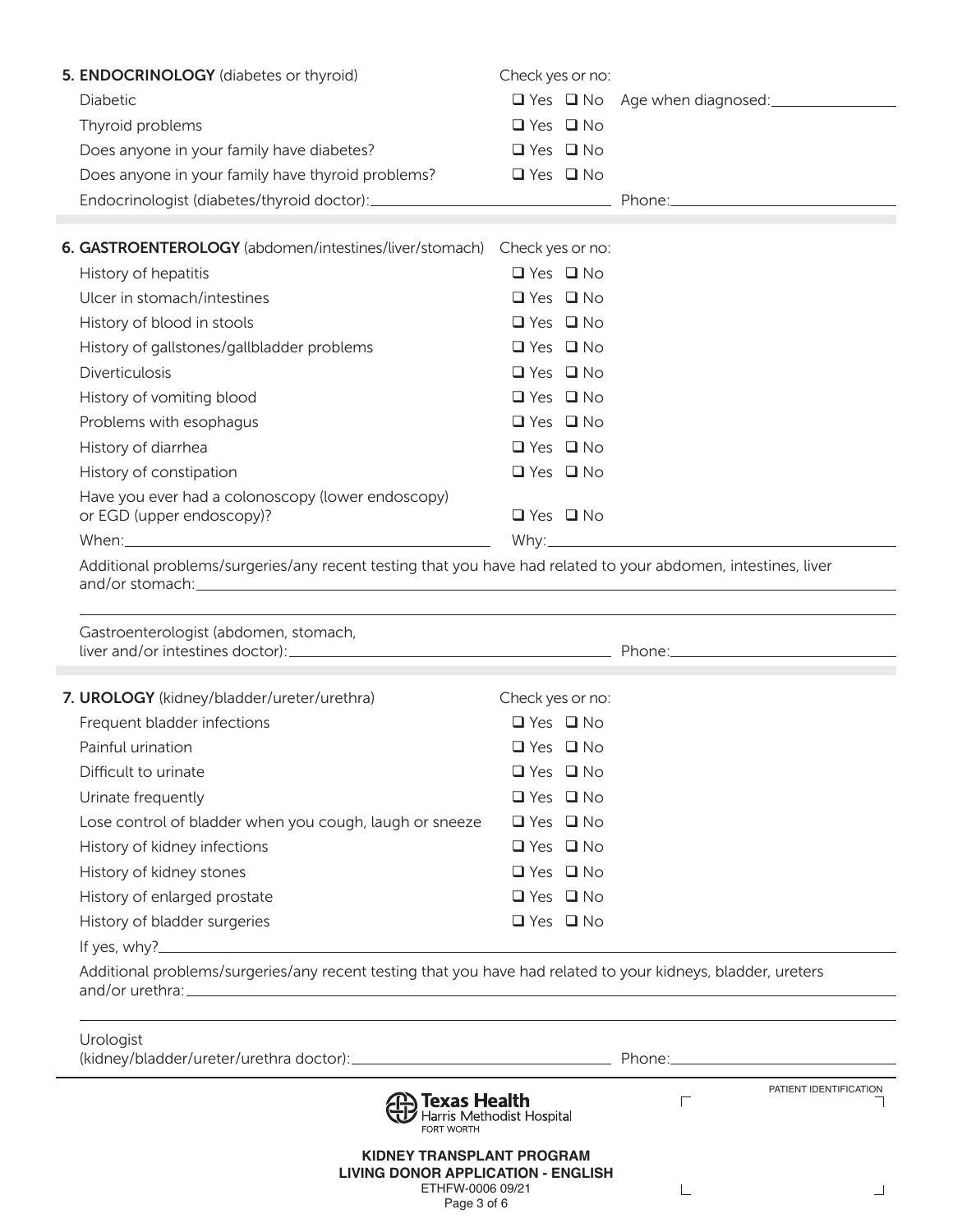| 8. HEMATOLOGY/ONCOLOGY/RHEUMATOLOGY<br>(blood/cancer/arthritis)                                                                                                                                                                                                                                 | Check yes or no:          |          |                        |
|-------------------------------------------------------------------------------------------------------------------------------------------------------------------------------------------------------------------------------------------------------------------------------------------------|---------------------------|----------|------------------------|
| History of bleeding problems                                                                                                                                                                                                                                                                    | $\Box$ Yes $\Box$ No      |          |                        |
| History of difficulty clotting                                                                                                                                                                                                                                                                  | $\Box$ Yes $\Box$ No      |          |                        |
| Frequent bruising                                                                                                                                                                                                                                                                               | $\Box$ Yes $\Box$ No      |          |                        |
| Blood clots in legs or lungs                                                                                                                                                                                                                                                                    | $\Box$ Yes $\Box$ No      |          |                        |
| Frequent nosebleeds                                                                                                                                                                                                                                                                             | $\Box$ Yes $\Box$ No      |          |                        |
| Do you have arthritis?                                                                                                                                                                                                                                                                          | $\Box$ Yes $\Box$ No      |          |                        |
| Do you have muscle or joint pains?                                                                                                                                                                                                                                                              | $\Box$ Yes $\Box$ No      |          |                        |
| Do you have a history of cancer?                                                                                                                                                                                                                                                                | $\Box$ Yes $\Box$ No      |          |                        |
|                                                                                                                                                                                                                                                                                                 |                           |          |                        |
|                                                                                                                                                                                                                                                                                                 |                           |          |                        |
|                                                                                                                                                                                                                                                                                                 |                           |          |                        |
| Do you have a family history of any type of cancer?                                                                                                                                                                                                                                             | $\Box$ Yes $\Box$ No      |          |                        |
|                                                                                                                                                                                                                                                                                                 |                           |          |                        |
| Have you ever had a blood transfusion?                                                                                                                                                                                                                                                          | $\Box$ Yes $\Box$ No      |          |                        |
|                                                                                                                                                                                                                                                                                                 |                           |          |                        |
| Additional problems/surgeries/any recent testing that you have had related to your blood problem or cancer:                                                                                                                                                                                     |                           |          |                        |
| Hematologist/Oncologist/Rheumatologist<br>(blood/cancer/arthritis doctor):                                                                                                                                                                                                                      |                           |          |                        |
| 9. GYNECOLOGY (breasts/female organs)                                                                                                                                                                                                                                                           | Check yes or no:          |          |                        |
|                                                                                                                                                                                                                                                                                                 |                           |          |                        |
| Was your blood pressure elevated while you were pregnant? $\Box$ Yes $\Box$ No                                                                                                                                                                                                                  |                           |          |                        |
| Was your blood sugar elevated while you were pregnant?                                                                                                                                                                                                                                          | $\Box$ Yes $\Box$ No      |          |                        |
| Have you had a hysterectomy (uterus surgically removed)?<br>If yes, why? <b>Example 2008</b> 2014 2015 2016 2017 2022 2023 2024 2022 2023 2024 2022 2023 2024 2022 2023 2024 2022 2023 2024 2022 2023 2024 2022 2023 2024 2022 2023 2024 2022 2023 2024 2025 2027 2027 2023 2024 2025 2027 2023 | $\Box$ Yes $\Box$ No      |          |                        |
|                                                                                                                                                                                                                                                                                                 |                           |          |                        |
| Have you ever had an abnormal pap smear?                                                                                                                                                                                                                                                        | $\Box$ Yes $\Box$ No      |          |                        |
|                                                                                                                                                                                                                                                                                                 |                           |          |                        |
|                                                                                                                                                                                                                                                                                                 |                           |          |                        |
| Have you ever had an abnormal mammogram? $\Box$ Yes $\Box$ No                                                                                                                                                                                                                                   |                           |          |                        |
|                                                                                                                                                                                                                                                                                                 |                           |          |                        |
|                                                                                                                                                                                                                                                                                                 |                           |          |                        |
| History of breast biopsy                                                                                                                                                                                                                                                                        | $\Box$ Yes $\Box$ No      |          |                        |
| Additional problems/surgeries/any recent testing that you have had related to your your female organs:                                                                                                                                                                                          |                           |          |                        |
|                                                                                                                                                                                                                                                                                                 |                           |          |                        |
|                                                                                                                                                                                                                                                                                                 |                           |          |                        |
| <b>़े) Texas Health</b><br><b>FORT WORTH</b>                                                                                                                                                                                                                                                    | Harris Methodist Hospital | $\Gamma$ | PATIENT IDENTIFICATION |
| KIDNEY TRANSPLANT PROGRAM<br><b>LIVING DONOR APPLICATION - ENGLISH</b><br>ETHFW-0006 09/21                                                                                                                                                                                                      |                           |          |                        |

Page 4 of 6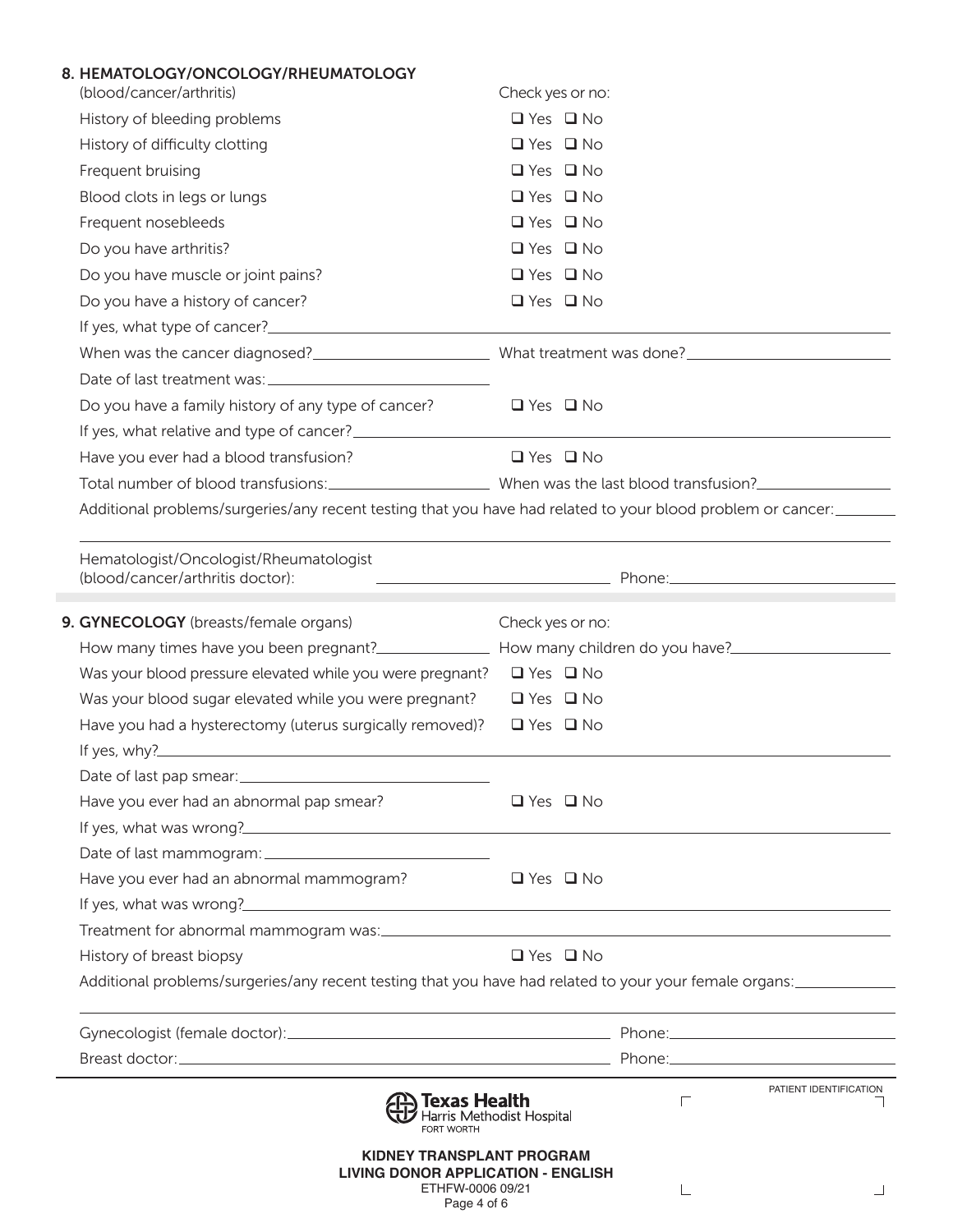|                           |                                                      | 10. PSYCHOSOCIAL (mental/social)                                                                                    | Check yes or no:                         |                                    |
|---------------------------|------------------------------------------------------|---------------------------------------------------------------------------------------------------------------------|------------------------------------------|------------------------------------|
| History of mental illness |                                                      |                                                                                                                     | $\Box$ Yes $\Box$ No Age when diagnosed: |                                    |
|                           |                                                      | History of alcohol/substance abuse                                                                                  | $\Box$ Yes $\Box$ No                     |                                    |
| Anxiety                   |                                                      |                                                                                                                     | $\Box$ Yes $\Box$ No                     |                                    |
| Depression                |                                                      |                                                                                                                     | $\Box$ Yes $\Box$ No                     |                                    |
|                           |                                                      | Have you ever been incarcerated?                                                                                    | $\Box$ Yes $\Box$ No                     |                                    |
|                           | Psychiatrist/Psychologist<br>(mental/social doctor): |                                                                                                                     |                                          |                                    |
|                           | <b>11. ADDITIONAL INFORMATION</b>                    |                                                                                                                     | Check yes or no:                         |                                    |
|                           | Have you had any surgeries?                          |                                                                                                                     | $\Box$ Yes $\Box$ No                     |                                    |
|                           |                                                      |                                                                                                                     |                                          |                                    |
|                           |                                                      | Have you had any complications from anesthesia or surgery?                                                          | $\Box$ Yes $\Box$ No                     |                                    |
|                           |                                                      |                                                                                                                     |                                          |                                    |
|                           |                                                      | Have you had any other hospitalizations?                                                                            | $\Box$ Yes $\Box$ No                     |                                    |
|                           |                                                      |                                                                                                                     |                                          |                                    |
|                           |                                                      | Is your spouse/significant other supportive of<br>your decision to donate a kidney?                                 | $\Box$ Yes $\Box$ No                     |                                    |
|                           |                                                      | Is your employer willing to give you time off<br>for the evaluation and recovery after donating?                    | $\Box$ Yes $\Box$ No                     |                                    |
| <b>12. FAMILY HISTORY</b> |                                                      |                                                                                                                     |                                          |                                    |
|                           | Current                                              | Medical                                                                                                             |                                          | Cause of death and                 |
|                           | Age                                                  | Problems                                                                                                            |                                          | Age at death (if no longer living) |
|                           |                                                      |                                                                                                                     |                                          |                                    |
|                           |                                                      |                                                                                                                     |                                          |                                    |
|                           |                                                      |                                                                                                                     |                                          |                                    |
|                           |                                                      |                                                                                                                     |                                          |                                    |
|                           |                                                      |                                                                                                                     |                                          |                                    |
|                           |                                                      |                                                                                                                     |                                          |                                    |
|                           |                                                      |                                                                                                                     |                                          |                                    |
|                           |                                                      |                                                                                                                     |                                          |                                    |
|                           |                                                      |                                                                                                                     |                                          |                                    |
|                           |                                                      |                                                                                                                     |                                          |                                    |
|                           |                                                      |                                                                                                                     |                                          |                                    |
| Daughters                 |                                                      | <u> 1999 - Johann John Stoff, deutscher Stoffen und der Stoffen und der Stoffen und der Stoffen und der Stoffen</u> |                                          |                                    |
|                           |                                                      |                                                                                                                     |                                          |                                    |
|                           |                                                      |                                                                                                                     |                                          |                                    |
|                           |                                                      | Texas Health<br>Harris Methodist Hospital<br>FORT WORTH                                                             |                                          | PATIENT IDENTIFICATION<br>$\Box$   |
|                           |                                                      | <b>KIDNEY TRANSPLANT PROGRAM</b><br><b>LIVING DONOR APPLICATION - ENGLISH</b><br>ETHFW-0006 09/21<br>Page 5 of 6    |                                          |                                    |